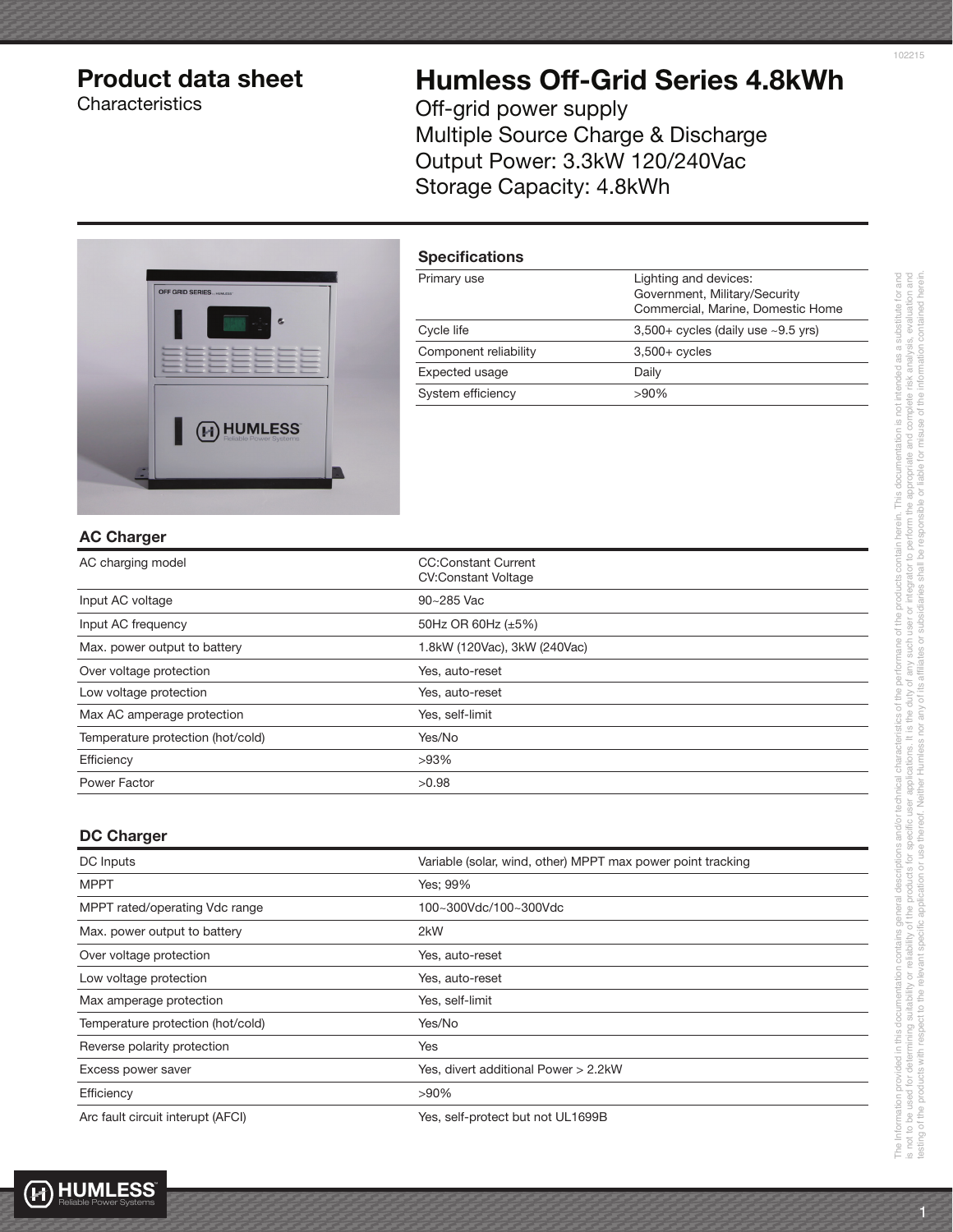## AC Out: Inverter

| Output wave form/THD                              | PSW Pure Sine Wave/ <4%                           |
|---------------------------------------------------|---------------------------------------------------|
| Grid-tied/Back-feed detect & shutdown             | No; off-grid (NOT designed to auto-tie into grid) |
| Output AC voltage                                 | $120 + (-10V$                                     |
| Output AC frequency                               | 60Hz                                              |
| Inverter efficiency                               | ≥88%                                              |
| Max. consistant output power                      | 3kW                                               |
| Peak output power                                 | 3.3kW                                             |
| Startup peak power                                | 9.6kW <500ms                                      |
| Overload protection                               | Yes                                               |
| Over temperature protection                       | Yes                                               |
| Input reverse connection protection               | Yes                                               |
| Output short protection                           | Yes                                               |
| By-pass functionality                             | Yes, 120Vac (< 30 ms)                             |
| Low Voltage Protection                            | Yes                                               |
| Parallel & Series (120Vac -> 240Vac; 3kW+3kW=6kW) | No                                                |

## Front panel

| Remote control access  | Yes, 802.11 wireless (two way on/off/report/monitoring)             |
|------------------------|---------------------------------------------------------------------|
| Data Logging & Storage | Yes                                                                 |
| Phantom parasitic load | 40W (system ON) / 0W (system OFF)                                   |
| DC Input               | Voltage: 100-300Vdc<br>Max. Power in: 2.2kW                         |
| AC Input               | Voltage: 90-285Vac                                                  |
| DC output 1            | Voltage: ~48Vdc (Nominal match battery voltage)<br>Current: max. 5A |

# Battery (incl. BMS)

| Manual Disconnect System from Battery             | Yes                                                   |
|---------------------------------------------------|-------------------------------------------------------|
| Battery type                                      | LFP                                                   |
| Battery standard voltage                          | 48Vdc Nominal                                         |
| Battery volume                                    | 100Ah                                                 |
| Battery Cycle Life (100% DOD; 25 degrees Celcius) | $3,500+$                                              |
| <b>Battery Standards</b>                          | <b>UN38.3</b><br><b>UL1642/CE</b><br>IP <sub>20</sub> |
| <b>Telco Communication</b>                        | <b>Yes</b><br>RS232; RS 485                           |

#### **Other**

| Application environment    | Indoor OR outdoors in NEMA 4/5 enclosure  |
|----------------------------|-------------------------------------------|
| Normal ambient temperature | $22+/-5$ °C                               |
| Case temperature           | $<$ 55 °C on full load discharging status |
| Normal ambient moisture    | $\leq$ 90%                                |